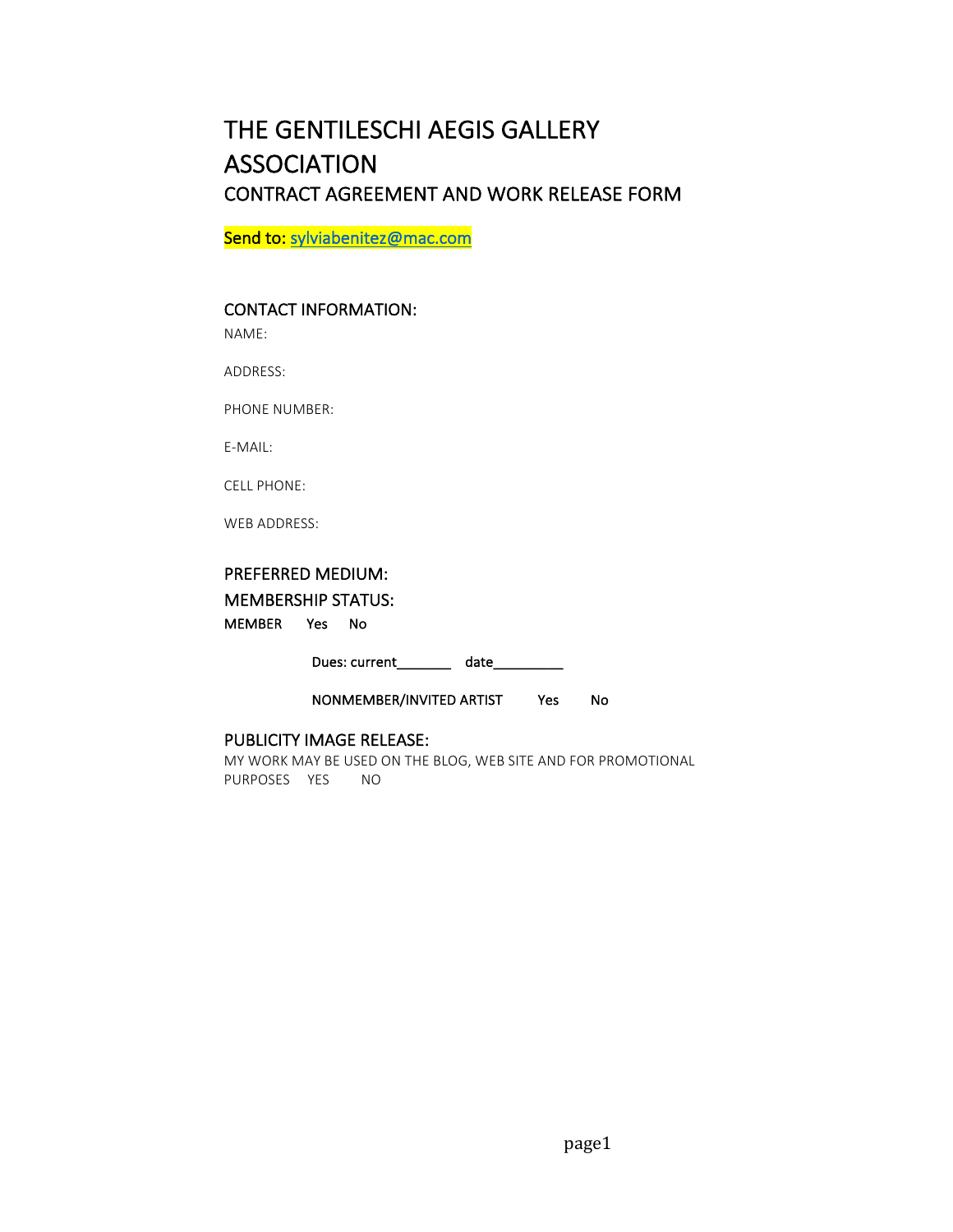# EXHIBITION:

 $\begin{tabular}{c} \bf{VENUE} \end{tabular}$ 

NUMBER OF ART WORKS EXHIBITED\_\_\_\_\_\_\_\_\_\_\_\_\_\_\_\_\_\_\_\_\_\_\_\_\_\_\_\_\_\_ 

EXHIBITION TITLE\_\_\_\_\_\_\_\_\_\_\_\_\_\_\_\_\_\_\_\_\_\_\_\_\_\_\_\_\_\_\_ 

DROP OFF DATE\_\_\_\_\_\_\_\_\_\_\_\_\_\_\_\_\_\_\_\_\_\_\_\_\_\_\_\_\_\_\_\_\_\_ 

RECEPTION DATE\_\_\_\_\_\_\_\_\_\_\_\_\_\_\_\_\_\_\_\_\_\_\_\_\_\_\_\_\_\_\_\_\_\_\_\_\_\_\_\_ 

DE-INSTALL DATE\_\_\_\_\_\_\_\_\_\_\_\_\_\_\_\_\_\_\_\_\_\_\_\_\_\_\_\_\_\_\_\_\_\_\_\_\_\_ 

## ART PACKAGING TO BE: Please Circle One

I WILL PICK UP AT EXHIBITION DROP OFF

PACKAGIING MAY BE DISCARDED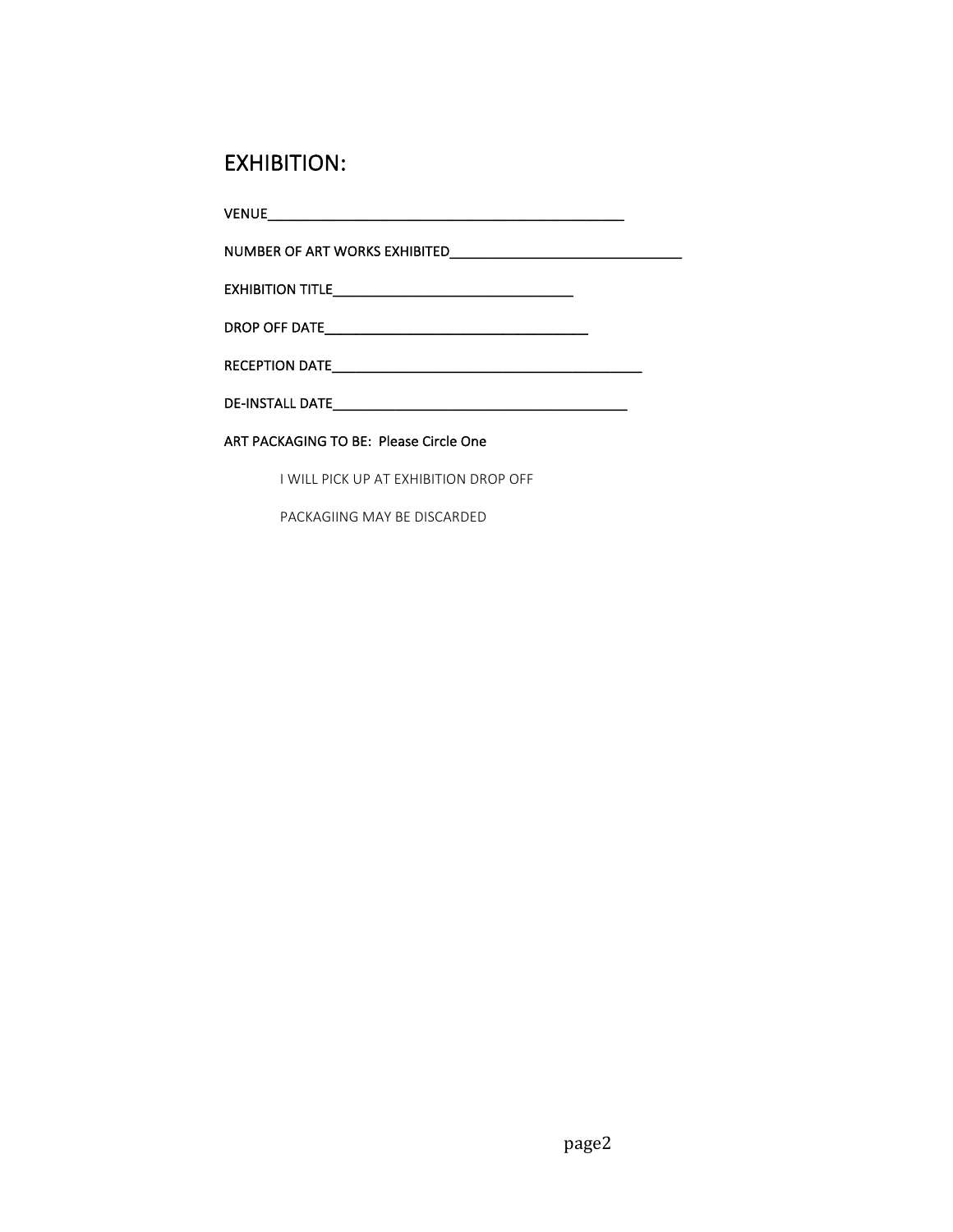# THE GENTILESCHI AEGIS GALLERY **ASSOCIATION INCLUDED ART WORK LIST**

GAGA RESERVES THE RIGHT TO REJECT ANY WORK THAT DOES NOT OR CANNOT MEET SPECIFIC HANGING CONDITIONS, WORK THAT CONTAINS INAPPROPRIATE SEXUAL, POLITICAL OR RELIGIOUS CONTENT, OR WORK THAT IS DEEMED UNSUITABLE FOR EXHIBITION.

# **ARTIST NAME:**

**ARTWORK TITLE:** MEDIUM: DATE: SIZE: WHOLESALE VALUE: **RETAIL VALUE:** CONDITION: SPECIAL INSTALL NEEDS:

ARTWORK TITLE: MEDIUM: DATE: SIZE: WHOLESALE VALUE: **RETAIL VALUE:** CONDITION: SPECIAL INSTALL NEEDS:

ARTWORK TITLE: MEDIUM: DATE: SIZE: WHOLESALE VALUE: **RETAIL VALUE:** CONDITION: SPECIAL INSTALL NEEDS:

PLEASE COPY THIS PAGE IF MORE SPACE IS NEEDED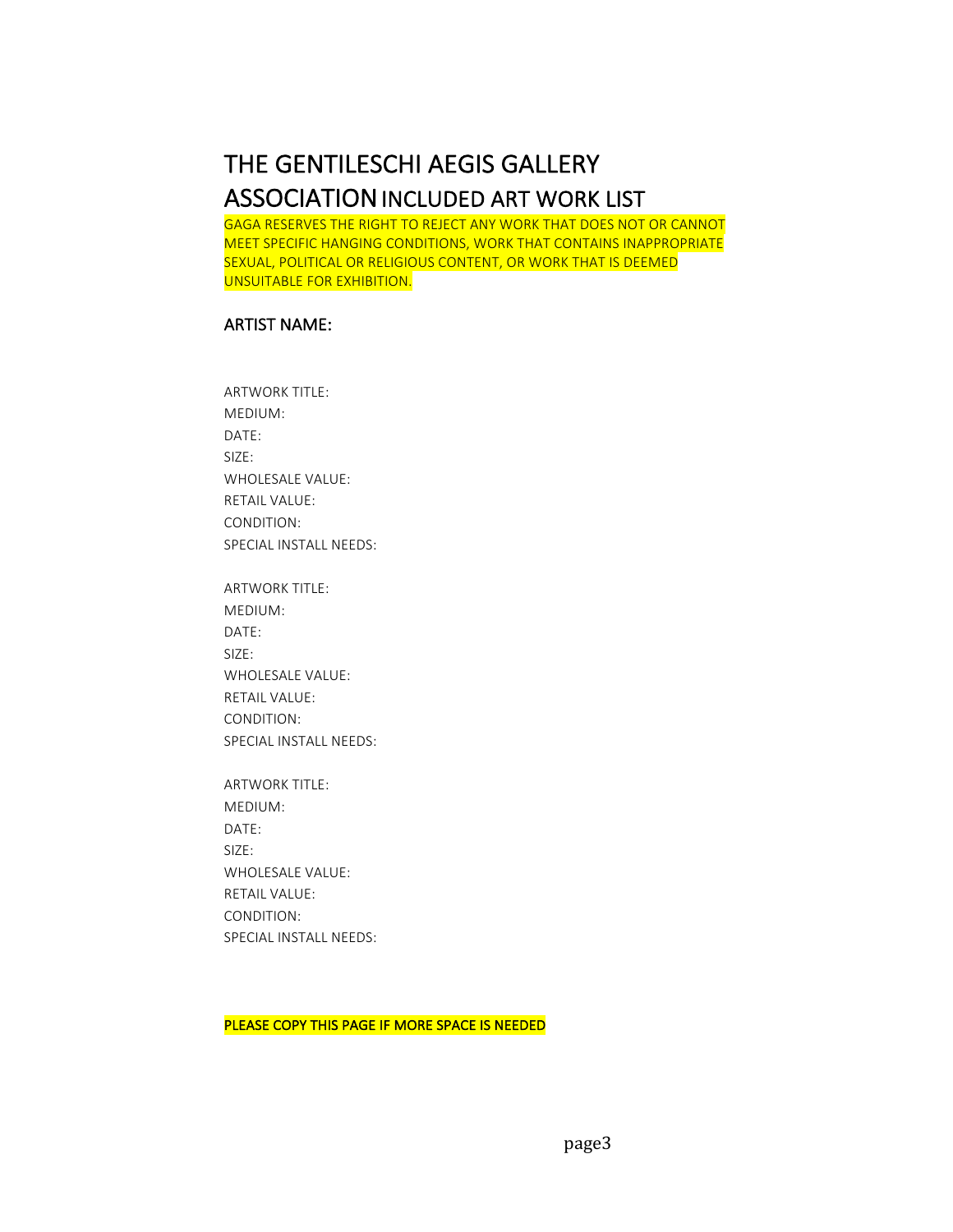# THE GENTILESCHI AEGIS GALLERY ASSOCIATION EXHIBITING ARTIST CONTRACT AGREEMENT

#### 1)

I (YOUR NAME) UNDERSTAND THAT GENTILESCHI AEGIS GALLERY ASSOCIATION AND VENUE ASSUMES NO RESPONSIBILITY FOR DAMAGE OR THEFT, RISK TO MY WORK OR PERSON OR AGENT INVOLVED WITH SHIPPING, DELIVERY, INSTALLMENT, RECEPTION, DE-INSTALLEMT AND EXHIBITION OF MY ART WORK. I UNDERSTAND THAT ALL DUE AND REASONABLE CARE WILL BE TAKEN WHILE MY WORK IS ON DISPLAY. **\_\_\_\_\_\_\_\_\_\_\_\_\_\_\_\_INITIAL** 

#### 2)

I (YOUR NAME) SHALL INDEMNIFY AND HOLD HARMLESS THE GENTILESCHI AEGIS GALLERY ASSOCIATION AND ITS DIRECTORS, OFFICERS, BOARD MEMBERS, EMPLOYEES, AGENTS, STOCKHOLDERS, AFFILIATES, SUBCONTRACTORS AND CUSTOMERS FROM AND AGAINST ALL ALLEGATIONS, CLAIMS, ACTIONS, SUITS, DEMANDS, DAMAGES, LIABILITIES, OBLIGATIONS, LOSSES, SETTLEMENTS, JUDGMENTS, COSTS AND EXPENSES (INCLUDING WITHOUT LIMITATION ATTORNEYS' FEES AND COSTS) WHICH ARISE OUT OF, RELATE TO OR RESULT FROM MY PARTICIPATION IN THE EXHIBITION KNOWN AS\_\_\_\_\_\_\_\_\_\_\_\_\_\_\_\_\_\_\_\_\_\_ AND EXHIBITED AT VENUE\_\_\_\_\_\_\_\_\_\_\_\_\_\_\_\_\_\_\_\_\_\_\_\_\_\_. \_\_\_\_\_\_\_\_ INITIAL

3) I (YOUR NAME) SHALL INDEMNIFY AND HOLD HARMLESS THE VENUE **AND ITS DIRECTORS, OFFICERS, EMPLOYEES,** AGENTS, STOCKHOLDERS, AFFILIATES, SUBCONTRACTORS AND CUSTOMERS FROM AND AGAINST ALL ALLEGATIONS, CLAIMS, ACTIONS, SUITS, DEMANDS, DAMAGES, LIABILITIES, OBLIGATIONS, LOSSES, SETTLEMENTS, JUDGMENTS, COSTS AND EXPENSES (INCLUDING WITHOUT LIMITATION ATTORNEYSFEES AND COSTS) WHICH ARISE OUT OF, RELATE TO OR RESULT FROM MY PARTICIPATION IN THE EXHIBITION KNOWN AS\_\_\_\_\_\_\_\_\_\_\_\_\_\_\_\_\_\_\_\_\_\_ AND EXHIBITED AT  $\begin{array}{|c|c|c|}\hline \quad \quad & \quad \quad & \quad \quad \quad & \quad \quad \quad & \quad \quad \quad & \quad \quad \quad & \quad \quad & \quad \quad & \quad \quad & \quad \quad & \quad \quad & \quad \quad & \quad \quad & \quad \quad & \quad \quad & \quad \quad & \quad \quad & \quad \quad & \quad \quad & \quad \quad & \quad \quad & \quad \quad & \quad \quad & \quad \quad & \quad \quad & \quad \quad & \quad \quad & \quad \quad & \quad \quad & \quad \quad & \quad \quad & \quad \quad & \quad \quad & \quad \quad & \quad \quad & \quad \quad & \quad \quad & \quad \quad & \quad \quad & \quad$ 

#### 4)

I UNDERSTAND THAT VENUE\_\_\_\_\_\_\_\_\_\_\_\_\_\_\_\_\_AND THE GENTILESCHI AEGIS GALLERY ASSOCIATION ARE PRESENTING MY WORK FOR EDUCATIONAL AND CULTURAL PURPOSES. THE GENTILESCHI AEGIS GALLERY ASSOCIATION AND VENUE THE SAME PRECLUDED BY GAGA'S 501C3 STATUS FROM UNDERTAKING OR MAKING SALES OF MY WORK. **\_\_\_\_\_\_\_\_ INITIAL** 

#### 5)

I UNDERSTAND THAT UPON CONCLUSION OF THE EXHIBITION, I MUST PICK UP OR ARRANGE FOR PICK UP OF MY WORK. I UNDERSTAND THAT WORKS LEFT UNACCOUNTED FOR AND WILL NOT BE STORED OR CARED FOR. MITIAL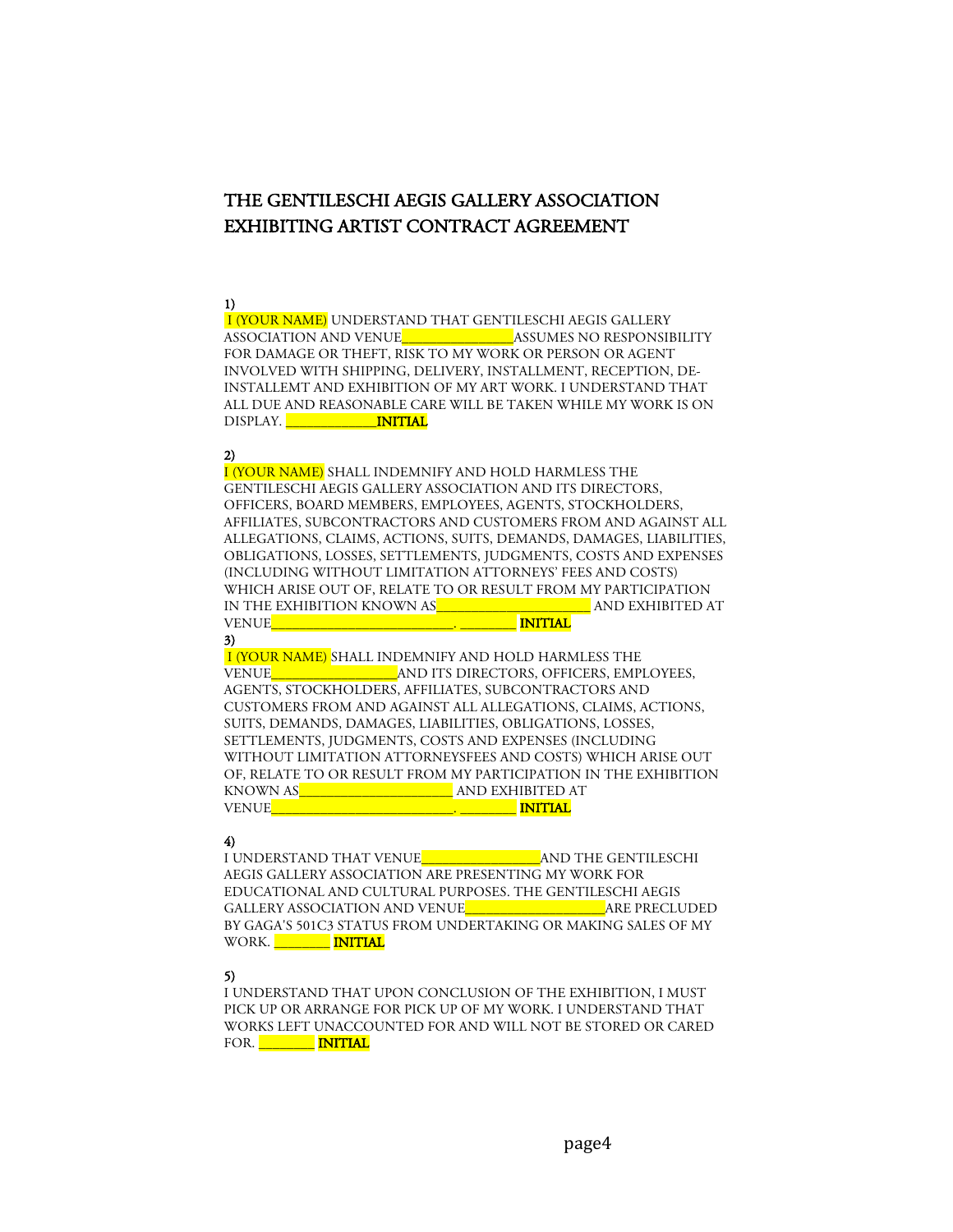# THE GENTILESCHI AEGIS GALLERY ASSOCIATION CONTRACT AGREEMENT CONT.

#### 6)

I UNDERSTAND THAT THE GALLERY DIRECTOR OF HOSTING VENUE  $\blacksquare$  WILL BE GIVEN ACOMPREHENSIVE ARTIST CONTACT INFORMATION SHEET. IT WILL BE MADE AVAILABLE UPON REQUEST DURING THE EXHIBITION. I UNDERSTAND THAT AN INTERESTED COLLECTOR MAY CONTACT ME DIRECTLY ABOUT MY WORK RESULTING FROM THE EXHIBITION. MINITIAL

#### 7)

I UNDERSTAND NO PERSONAL PROMOTIONAL MATERALS MAY BE PLACED IN THE GALLERY. **\_\_\_\_\_\_\_ INITIAL** 

### 8)

I UNDERSTAND THAT THE VENUE\_\_\_\_\_\_\_\_\_\_\_\_\_\_\_\_\_\_\_AND THE GENTILESCHI AEGIS GALLERY ASSOCIATION ARE NOT ACTING AS MY AGENT IN THE TRANSACTION OF MY WORK. THE HOSTING AGENCY MAY ASK FOR A PREDETERMINED CUT. GAGA DOES NOT TAKE A PERCENTAGE OF SOLD WORK. I UNDERSTAND THAT IF A SALE IS MADE DUE TO AN EXHIBITION I AM RESPONSIBLE FOR REIMBURSING THE AGREED SPLIT TO THE HOSTING ORGANIZATION, AND I AM ENCOURAGED TO CONTRIBUTE THE REMAINDER OF THE CUSTOMARY 50/50 SPLIT TO GAGA TO HELP ASSIST WITH THE COSTS INVOLVED IN PRODUCING THE EXHIBITION. THIS DONATION IS TAX DEDUCTABLE. MITIAL

## 9)

I UNDERSTAND THAT IF I AM TO MAKE A SALE DUE TO THE EXHIBITION **EXHIBITION** I AM RESPONSIBLE FOR CHARGING ANY APPLICABLE SALES TAX, AND THAT IT IS MY RESPONSIBILITY TO SEND THAT MONEY TO THE STATE COMPTROLLER.  $\blacksquare$  INITIAL

# 10)

I UNDERSTAND THAT IT IS MY RESPONSIBILITY TO APPLY FOR A STATE RESALE NUMBER TO SELL ART WORK \_\_\_\_\_\_\_ INITIAL

\_\_\_\_\_\_\_\_\_\_\_\_\_\_\_\_\_\_\_\_\_\_\_\_\_\_\_\_\_\_\_\_\_\_\_\_\_\_\_\_\_\_\_\_\_\_\_\_\_\_\_\_\_\_\_\_\_\_\_\_\_\_\_\_

\_\_\_\_\_\_\_\_\_\_\_\_\_\_\_\_\_\_\_\_\_\_\_\_\_\_\_\_\_\_\_\_\_\_\_\_\_\_\_\_\_\_\_\_\_\_\_\_\_\_\_\_\_\_\_\_\_\_\_\_\_\_\_\_

### ARTIST SIGNATURE

PRINT NAME

#### **SIGN**

**DATE**